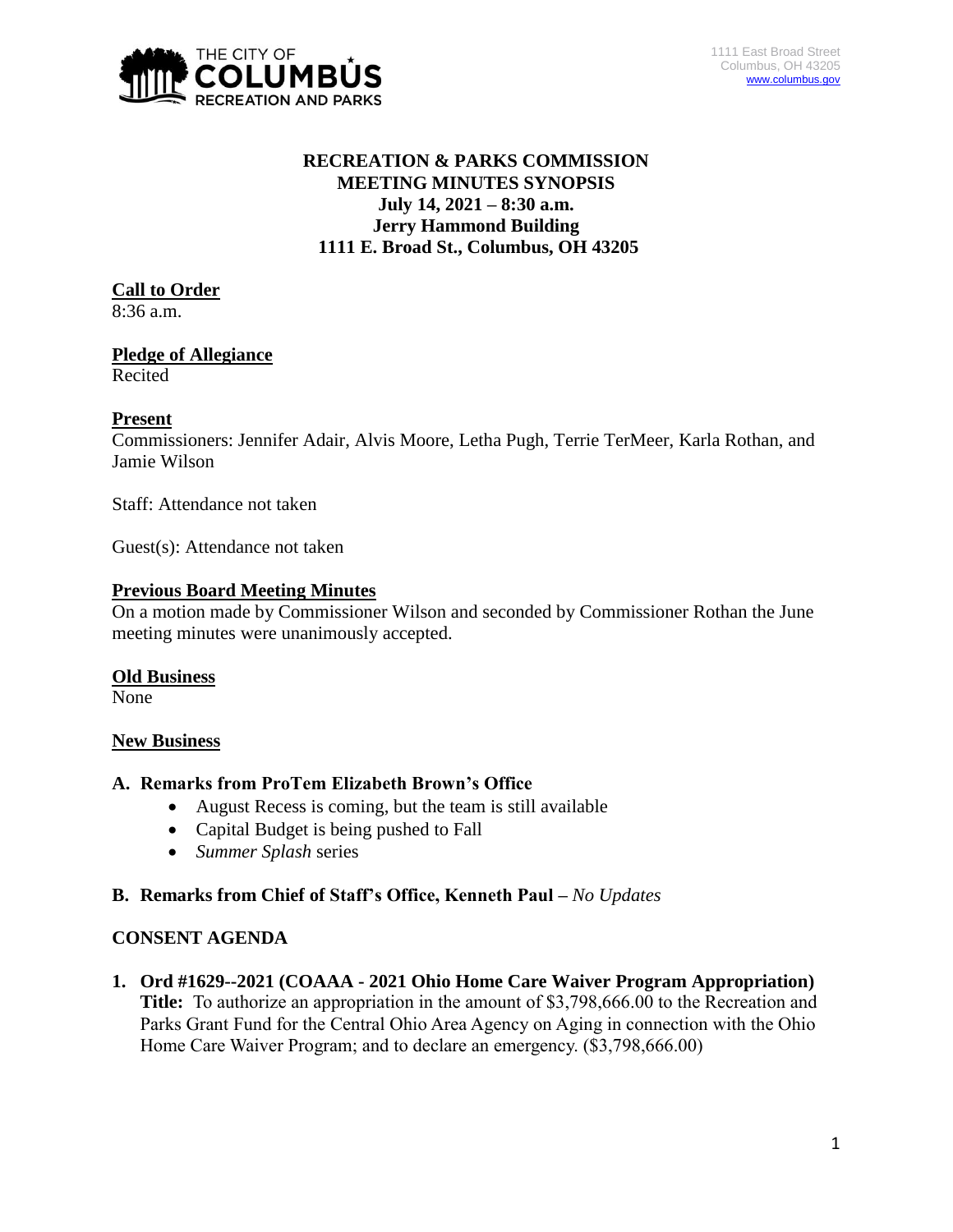

# **2. Ord #1669-2021 (COAAA Alzheimer's Respite Grant Contracts)**

**Title:** To authorize and direct the Director of Recreation and Parks to enter into eleven (11) contracts for the provision of services to older adults in Central Ohio in connection with the Alzheimer's Respite Program administered by the Central Ohio Area Agency on Aging; to authorize the expenditure of \$300,000.00 from the Recreation and Parks Grant Fund; and to declare an emergency. (\$300,000.00)

### **3. Ord #1726-2021 (COAAA Alzheimer's Respite Grant and Senior Volunteer Appropriation)**

**Title:** To accept and authorize an appropriation in the amount of \$300,000.00 to the Recreation and Parks Grant Fund for the Central Ohio Area Agency on Aging in connection with the Alzheimer's Respite and Senior Volunteer programs; and to declare an emergency. (\$300,000.00)

On a motion made by Commissioner Moore and seconded by Commissioner Rothan the Commission unanimously approved the Consent Agenda.

# **ADMINISTRATION AGENDA**

# **4. Ord #1673-2021 (Souder Avenue Bike Trail Hire and Acquire)**

**Title:** To authorize the City Attorney to spend City funds to acquire and accept in good faith certain fee simple title and lesser real estate located in the vicinity of Souder Avenue, and contract for associated professional services in order for the Recreation and Parks Department to timely complete the acquisition of Real Estate for the FRA-Souder Avenue Trail, PID 105736 Project; to authorize a transfer and expenditure up to \$150,000.00 within the Recreation and Parks Voted Bond Fund; and to declare an emergency. (\$150,000.00)

# **5. Ord #1943-2021 (2021 CDBG Sports Court Lighting)**

**Title:** To authorize the Director of Recreation and Parks to enter into contract with Proline Electric, Inc. for the 2021 CDBG Sports Court Lighting Project; to authorize the appropriation of \$461,460.00 within the CDBG Fund in accordance with the 2021 Amended Annual Action Plan, to authorize the expenditure of \$461,460.00 from the CDBG Fund; and to declare an emergency. (\$461,460.00)

#### **6. Ord #1960-2021 (2020-2021 CIP Park Lighting Program)**

**Title:** To authorize the Director of Recreation and Parks to enter into contract with Proline Electric, Inc. for the 2020-2021 CIP Park Lighting Program Project; to authorize the transfer of \$588,951.00 within the Recreation and Parks Voted Bond Fund, to authorize the amendment of the 2020 Capital Improvements Budget; to authorize the expenditure of \$588,951.00 from the Recreation and Parks Voted Bond Fund; and to declare an emergency. (\$588,951.00)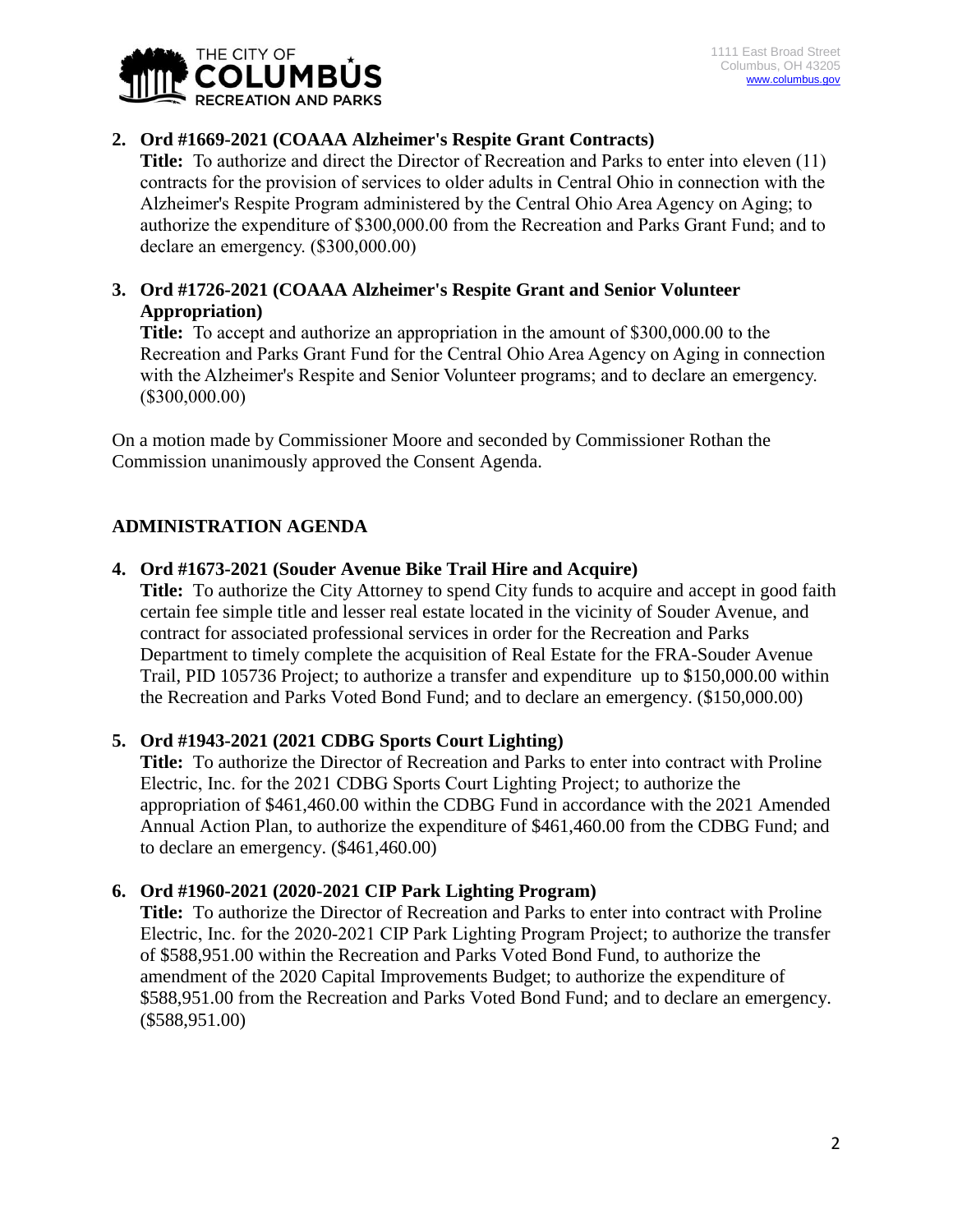

### **7. Ord #1944-2021 (2021 CDBG Shelter Improvements)**

**Title:** To authorize the Director of Recreation and Parks to enter into contract with ProCon Professional Construction Services, Inc. for the 2021 CDBG Shelter Improvements Project; to authorize the appropriation of \$276,068.00 within the CDBG Fund in accordance with the 2021 Amended Annual Action Plan, to authorize the expenditure of \$276,068.00 from the CDBG Fund; and to declare an emergency. (\$276,068.00)

### **8. Ord #1950-2021 (2021 CDBG Playground Improvement - Phase 1)**

**Title:** To authorize the Director of Recreation and Parks to enter into contract with Snider Recreation, Inc. for the 2021 CDBG Playground Improvements - Phase 1 Project; to authorize the appropriation of \$600,000.00 within the CDBG Fund in accordance with the 2021 Amended Annual Action Plan, to authorize the expenditure of \$600,000.00 from the CDBG Fund; and to declare an emergency. (\$600,000.00)

#### **9. Ord #1951-2021 (2021 CDBG Playground Improvement - Phase 2)**

**Title:** To authorize the Director of Recreation and Parks to enter into contract with Midstates Recreation for the 2021 CDBG Playground Improvements - Phase 2 Project; to authorize the appropriation of \$560,400.00 within the CDBG Fund in accordance with the 2021 Amended Annual Action Plan, to authorize the expenditure of \$560,400.00 from the CDBG Fund; and to declare an emergency. (\$560,400.00)

#### **10. Ord #1946-2021 (2021 CDBG Playground Improvements - Phase 3)**

**Title:** To authorize the Director of Recreation and Parks to enter into contract with DWA Recreation for the 2021 CDBG Playground Improvements - Phase 3 Project; to authorize the appropriation of \$495,005.33 within the CDBG Fund in accordance with the 2021 Amended Annual Action Plan, to authorize the expenditure of \$495,005.33 from the CDBG Fund; and to declare an emergency. (\$495,005.33)

#### **11. Ord #1952-2021 (Olentangy Trail - Worthington Hills Extension)**

**Title:** To authorize the Director of Recreation and Parks to modify an existing contract with Columbus Asphalt Paving for the Olentangy Trail - Worthington Hills Extension Project; to authorize the transfer of \$28,893.28 within the Recreation and Parks Voted Bond Fund, to authorize the amendment of the 2020 Capital Improvements Budget; to authorize the expenditure of \$28,893.28 from the Recreation and Parks Voted Bond Fund; and to declare an emergency. (\$28,893.28)

#### **12. Ord #1990-2021 (2021 Capital Staff Augmentation Services)**

**Title:** To authorize the Director of Recreation and Parks to enter into five separate task order contracts with DLZ Corp., Prime AE Group, OHM Advisors, GPD Group, and OA Spencer to provide professional Architectural and Engineering Services; for a total appropriation not to exceed \$1,100,000.00 from the Recreation and Parks Voted Bond Fund; and to declare an emergency. (\$1,100,000.00)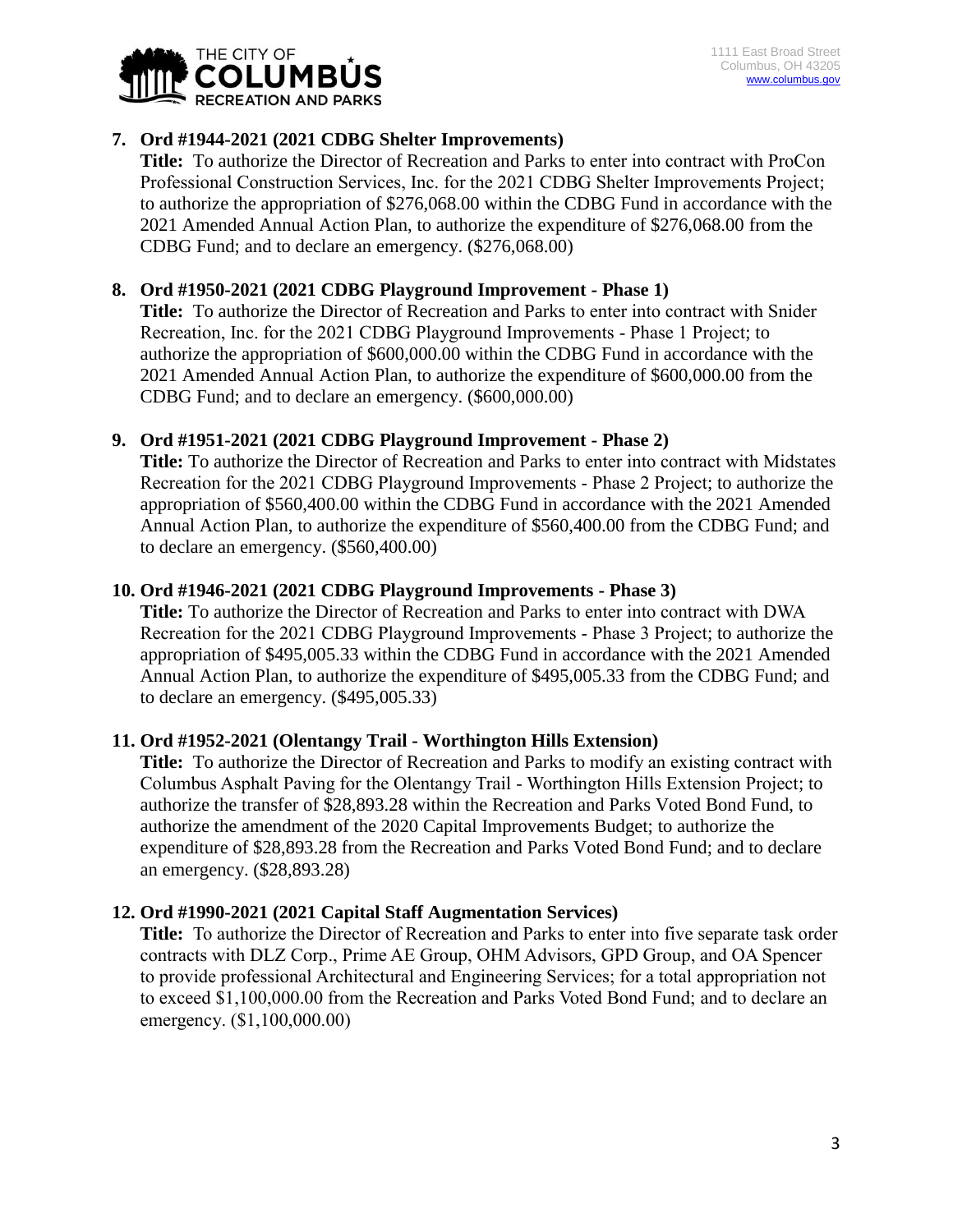

### **13. Ord #1994-2021 (Raymond / Wilson Memorial Golf Course Irrigation Design)**

**Title:** To authorize the Director of the Recreation and Parks Department to enter into contract with Technical Choice, LLC.to provide professional services for the design phase of the Raymond Memorial Golf Course Irrigation Improvement; to authorize an expenditure of \$74,320.00 from the Recreation and Parks Voted Bond Fund; and to declare an emergency. (\$74,320.00)

### **14. Ord #2037-2021 (Creative Campus Design)**

**Title:** To authorize the Director of the Recreation and Parks Department to enter into contract with Moody Nolan to provide design services for the Creative Campus facility and park at 51 S. Douglass St. and to authorize an expenditure of \$1,767,230.00 from the Recreation and Parks Voted Bond Fund; and to declare an emergency. (\$1,767,230.00)

### **15. Ord #2038-2021 (Alkire Park Phase 1 Design)**

**Title:** To authorize the Director of the Recreation and Parks Department to enter into contract with GPD Group to provide professional engineering services for the Alkire Park Phase 1 Design and to authorize an expenditure of \$116,998 from the Recreation and Parks Voted Bond Fund; and to declare an emergency. (\$116,998.00)

#### **16. Ord #2014-2021 (Alkire Woods Park Improvements and Land Exchange)**

**Title:** To authorize the Director of Recreation and Parks to formally exchange one parcel split of parkland within Alkire Woods Park and accept and dedicate two parcel splits from an adjacent private owner for additional parkland within Alkire Woods Park, to authorize the Director of Recreation and Parks to grant temporary construction easements and a permanent drainage easement, together with any other necessary documents, serving the overall development of Allmon Run, by DR Horton-Indiana, LLC in the vicinity of Alkire Lakes Drive; and to declare an emergency. (\$0.00)

#### **17. Ord #2040-2021 (Urban Forestry Master Plan Implementation 2020-2021)**

**Title:** To authorize the Director of Recreation and Parks to establish auditor's certificates and authorize expenditures in order to implement the Urban Forestry Master Plan is requesting the authorization of \$1,455,000.00 in voted bond funds and authorization for the Director of the Recreation and Parks Department to enter into various contracts relating to the Urban Forestry Master Plan's implementation, and to declare an emergency. (\$1,455,000.00)

#### **18. Ord #2039-2021 (Event Permitting Software)**

**Title:** To authorize the Director of Recreation and Parks to enter into a contract with Event Approvals, Inc. (a.k.a. "EPROVAL") to design and build a custom special events software management program for the department, provide staff training, and support, maintain and service the program for a period of three years. (\$135,000.00)

#### **19. Ord #1991-2021 (Stockbridge Elementary School Demolition 2021)**

**Title:** To authorize the Director of Recreation and Parks to enter into contract with Watson General Contracting for the Stockbridge Elementary School Demolition and to authorize an expenditure of \$200,000.00 from the Recreation and Parks Voted Bond Fund; and to declare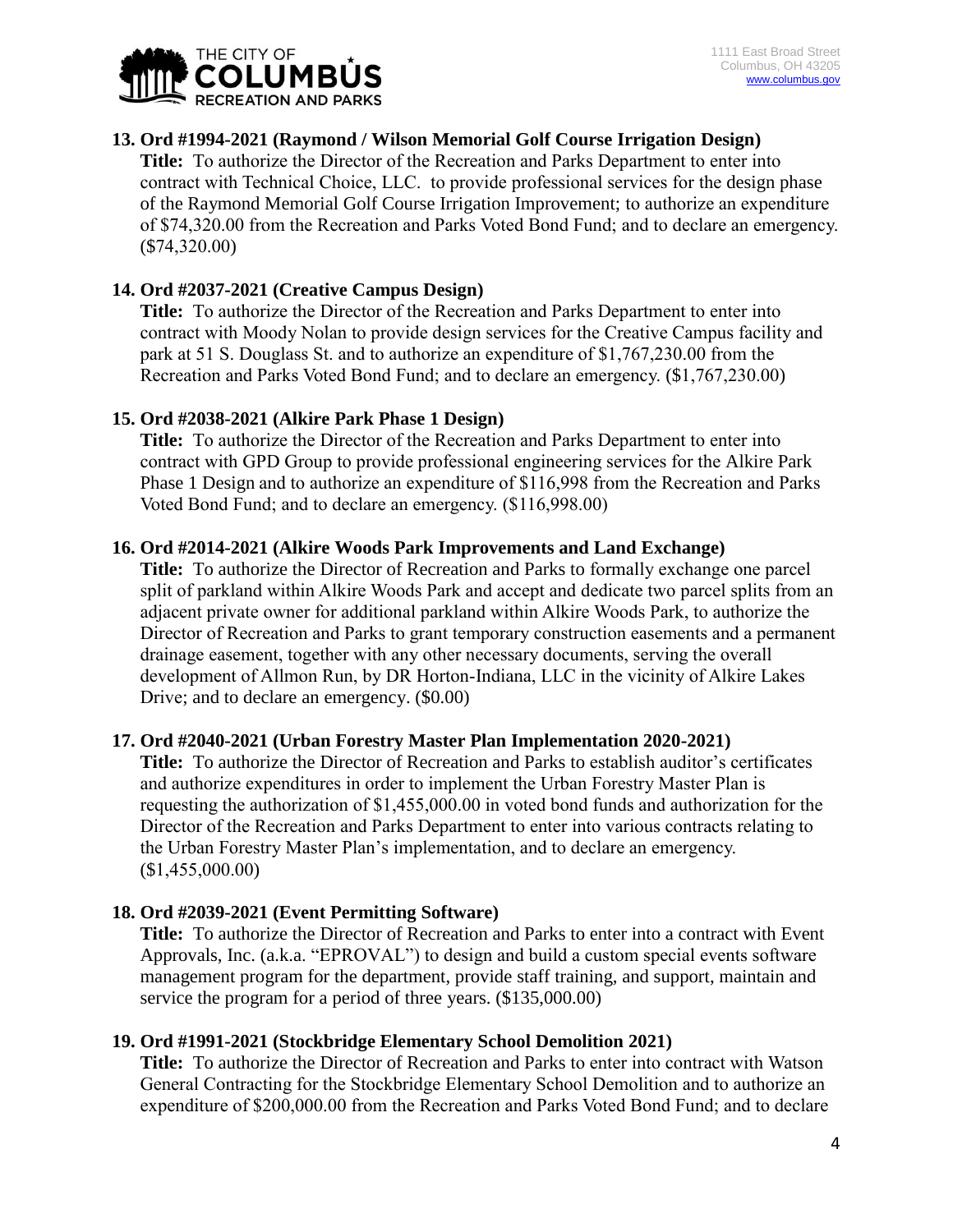

an emergency. (\$200,000.00)

# **20. Ord #2041-2021 (John Burroughs and Linden Park and Community Center Leases – Columbus City Schools)**

**Title:** To authorize the Director of Recreation and Parks to enter into two (2) lease agreements with The Columbus Public Schools (Hereinafter "CCS") for two (2) community playgrounds:

- 1) Playground and shelter improvement John Burroughs Elementary School, located at 551 S. Richardson Ave., Columbus, Ohio 43204. This lease will be for 2021 through 2031. City of Columbus will be the lessee of this property owned by CCS. City of Columbus will maintain the City assets; playground and shelter.
- 2) New playground install at Linden Park and Community Center, located at 1350 Briarwood Ave, Columbus, Ohio 43211. City of Columbus will be the lessor of this lease, as City of Columbus owns the Linden Park and Community Center. CCS will maintain the playground and associated fencing.

### **21. Ord #2042-2021 (Old Oaks Gazebo Electrification)**

**Title:** To authorize the Director of Recreation and Parks to enter into contract with Tyevco, Inc. for Old Oaks Gazebo Electrification and to authorize an expenditure of \$50,000 from the Urban Recovery Infrastructure Fund (UIRF); and to declare an emergency. (\$50,000.00)

#### **22. Ord #2043-2021 (Maloney Park Improvements)**

**Title:** To authorize and direct the Director of Recreation and Parks to enter into contract with Procon Professional Construction Services Inc. for Maloney Park Improvements and to authorize an expenditure of \$327,000.00 from the Urban Infrastructure Recovery Funds (UIRF); and to declare an emergency. (\$327,000.00)

#### **23. Ord #2044-2021 (Adaptive Sports Connection Lease)**

**Title:** To authorize and direct the Director of Recreation and Parks with the approval of the Director of Finance and Management and the Director of the Department of Public Utilities to enter into lease agreements with the Adaptive Sports Connection (Hereinafter "ASC") in conjunction with their adaptive sports activities from O'Shaughnessy Reservoir; and to declare an emergency.

#### **24. Ord #2045-2021 (Main Park Sign Replacement Project)**

**Title:** To authorize and direct the Director of Recreation and Parks to enter into contract with DaNite Sign Company for the Main Park Sign Replacement Project and to authorize an expenditure of \$48,000.00 from the Recreation and Parks Voted Bond Fund; and to authorize an expenditure of \$32,000.00 from the Recreation and Parks Voted Bond Fund for CRPD to procure HDPE raw material; and to declare an emergency. (\$48,000.00)

On a motion made by Commissioner Rothan and seconded by Commissioner Moore the Commission unanimously approved the Administration Agenda.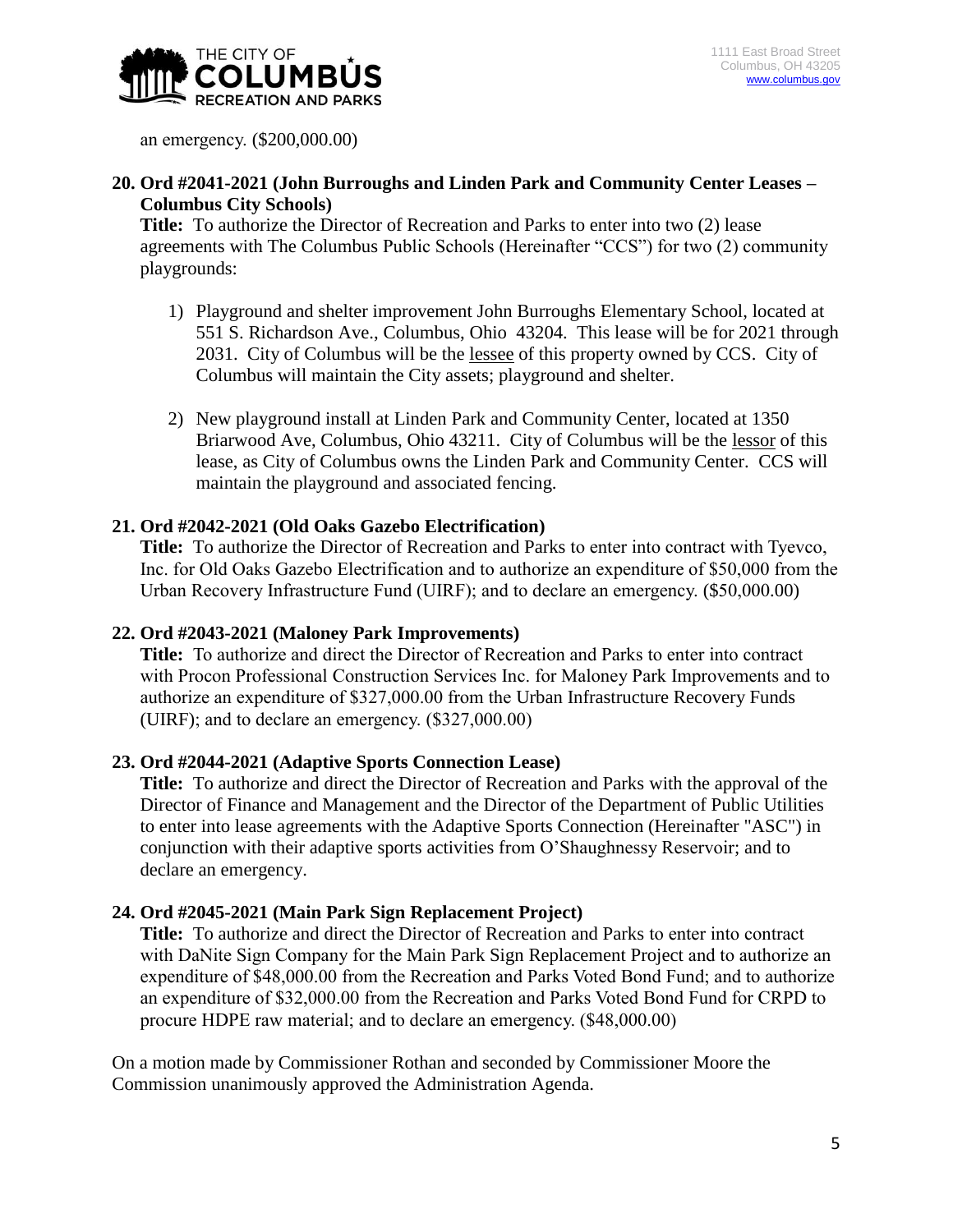

# **Department and Project Updates**

• Trinity Transition Training

# **CRP Foundation Updates**

- Director resigned; Community Relations Team has been great with support
- Logo has been created and shared
- Executive Assistant is being hired
- Almost \$1M raised
- Video & Media release

### **Division Updates**

- COAAA, Cindy Farson
	- o State Budget update
	- o COVID Vaccination assistance
	- o Programming at Linden Community Center
- Community Relations, Kerry Francis
	- o *BBQ Week* starts next week; 21 restaurants are participating
	- $\circ$  CRPD 111<sup>th</sup> Anniversary
	- o Volunteer events
	- o Grant update
- Parks Maintenance & Operations, Assistant Director Troy Euton
	- o Staffing/Hiring update
	- o Security Camera(s) contract
	- o High volume in park use
	- o Forestry project(s) update
	- o Park Safety Meeting/Community Patrolling
- Recreation & Program Services, Interim Assistant Director Jack Castle
	- o Summer Camp participation and kids survey
	- o Staff openings
	- o NAGA Tournament in August; volunteers needed
- Youth & Family Development, Assistant Director Eric Brandon
	- o APPS logo/branding and literature update
	- o *Reroute* Program and participation with the Columbus Police
	- o Produce giveaway
	- o Job Placement Program
	- o Crime & violence reduction

# **Director's Comments**

- Public outreach projects
- Lese with Expo Commission
- Bicentennial Park & Fountain update
- Vaccination Sites
- Lifeguard shortage
- Vendor Services update